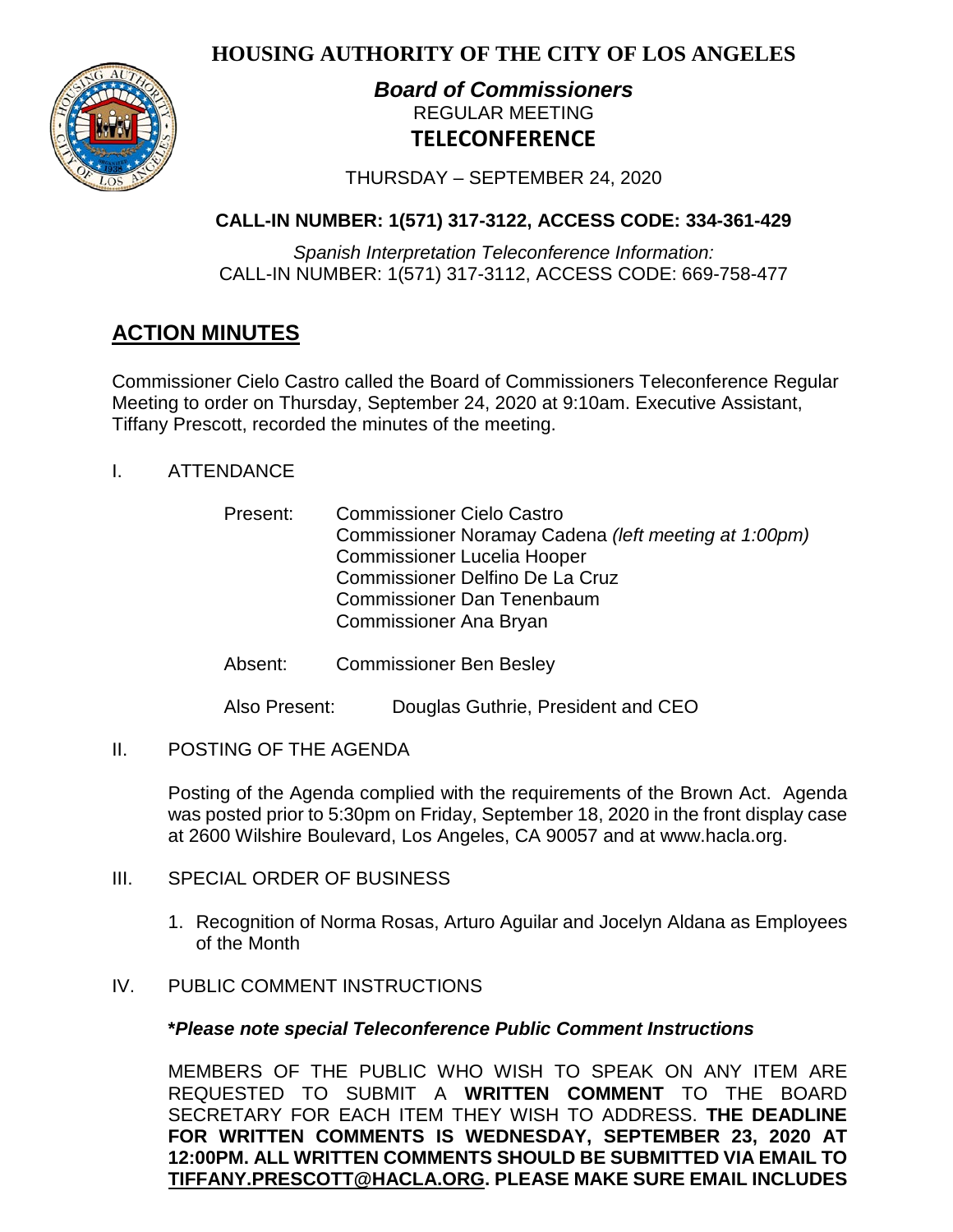**NAME, AGENDA ITEM NUMBER, AND ADDRESS/ORGANIZATION FOR WHOM YOU REPRESENT. WE ALSO ASK THAT ALL COMMENTS BE LIMITED TO 500 WORDS OR LESS.** THE SECRETARY WILL PROVIDE ALL WRITTEN COMMENTS TO THE BOARD FOR REVIEW PRIOR TO THE SEPTEMBER 24, 2020 BOC MEETING. THE SECRETARY WILL ALSO READ EACH PUBLIC COMMENT INTO THE RECORD AT THE TIME THE ITEM IS CONSIDERED.

THE PURPOSE OF PUBLIC COMMENT IS TO ALLOW THE PUBLIC TO ADDRESS THE BOARD AND THE BOARD IS INTERESTED IN HEARING FROM MEMBERS OF THE PUBLIC, STAKEHOLDERS AND INTERESTED PARTIES. HOWEVER, SPEAKERS ARE ASKED TO EXERCISE COURTESY AND CONSIDER THE RIGHTS OF OTHER SPEAKERS BY ADHERING TO THE SPECIAL TELECONFERENCE PUBLIC COMMENT INSTRUCTIONS AND IF POSSIBLE REFRAIN FROM UNNECESSARY REPETITION IN THEIR COMMENTS.

# V. PRESIDENT AND CEO ADMINISTRATIVE REPORT

1. Monthly Oral Report

# VI. BOARD BUSINESS ITEMS

- A. Items for Discussion
	- 1. HACLA/LAPD Community Safety Partnership (CSP) Update
	- Contact: Eric R. Brown, Director of Intergovernmental Relations & Communications

# **No action required**

- 2. Proposed Resolution Approving Modifications to the First 2020 Cares Act Funding Expenditure Plan, Approving and Adopting the Expenditure Plan for the Second Housing Choice Voucher Cares Act Award, and Authorizing the President and CEO, or Designee, to Award and/or Amend Contracts and Execute All Required Contract Documents
- Purpose: Authorize the modified Expenditure Plan for Coronavirus Aid, Relief, and Economic Security (CARES) Act funds in support of coronavirus (COVID-19) response and prevention.
- Contact: Marlene Garza, Chief Administrative Officer

Action: **APPROVED**<br>Motioned: Commissione Commissioner Dan Tenenbaum

Seconded: Commissioner Noramay Cadena

6 AYES, 0 NAYS, 1 ABSENT *(Besley),* Motion Carried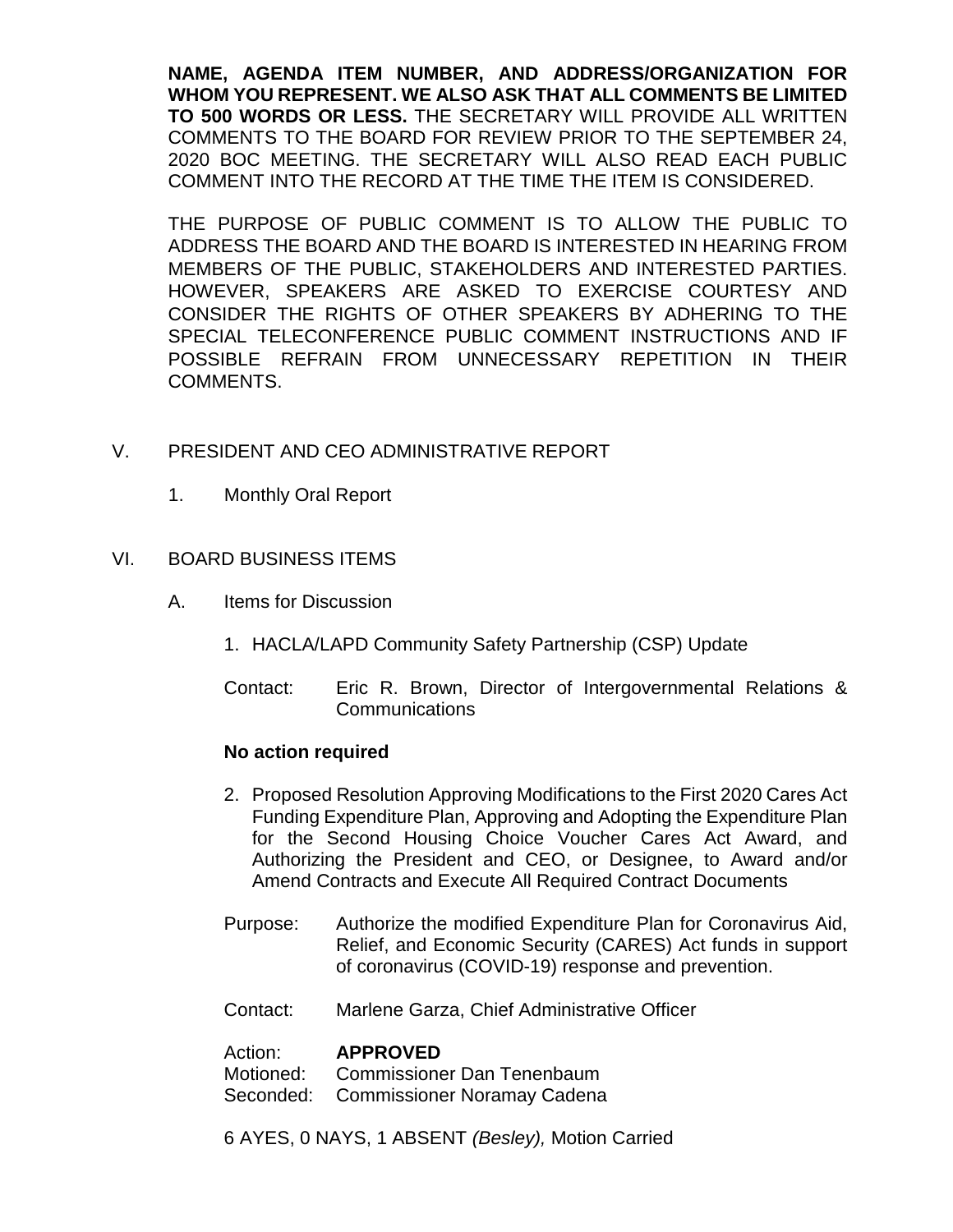- 3. Proposed Resolution Authorizing the President and CEO to Submit a Joint Application with the Los Angeles County Development Authority (LACDA) to Participate in the United States Department of Housing and Urban Development's Housing Choice Voucher Mobility Demonstration and to Execute and Submit All Necessary Documents, Including any Agreements with LACDA and Partners, as Required by the Notice of Funding Availability
- Purpose: To authorize the President & CEO of the Housing Authority of the City of Los Angeles ("HACLA") to submit a joint Notice of Funding Availability application with the Los Angeles County Development Authority ("LACDA"), with HACLA being the lead agency, to participate in the U.S. Department of Housing and Urban Development ("HUD") Housing Choice Voucher ("HCV") mobility demonstration in order to obtain a grant to provide mobility assistance services to facilitate the move of Section 8 participant families with children to higher opportunity areas to provide them with better economic prospects, and to authorize the President & CEO to execute and submit all necessary documents, including any agreements with LACDA and partners, as required by the NOFA.
- Contact: Margarita Lares, Chief Programs Officer Carlos VanNatter, Director of Section 8

# Action: **APPROVED**

Motioned: Commissioner Dan Tenenbaum

- Seconded: Commissioner Lucelia Hooper
- 6 AYES, 0 NAYS, 1 ABSENT *(Besley),* Motion Carried
- 4. Section 8 Housing Choice Voucher Leasing Projections and Efforts to Increase Lease Up Report
- Purpose: This informational report is intended to provide the Housing Authority of the City of Los Angeles ("HACLA") Board of Commissioners an overview of the Section 8 Housing Choice Voucher (HCV) leasing projections and efforts to increase lease up.
- Contact: Carlos VanNatter, Director of Section 8

# **No action required**

5. Proposed Resolution Authorizing an Amendment to Disposition and Development Agreement for the Resyndication and Rehabilitation of Pueblo Del Sol Phase 1 with Pueblo Del Sol 1 Housing Partners, LP., Authorizing the Housing Authority to Act Through HACLA PDS LLC, A Limited Liability Company with the Housing Authority as its Sole Member and Manager, and Authorizing the Entry into All Documents Necessary to Complete the Interim Transfer of the Project to HACLA PDS LLC as a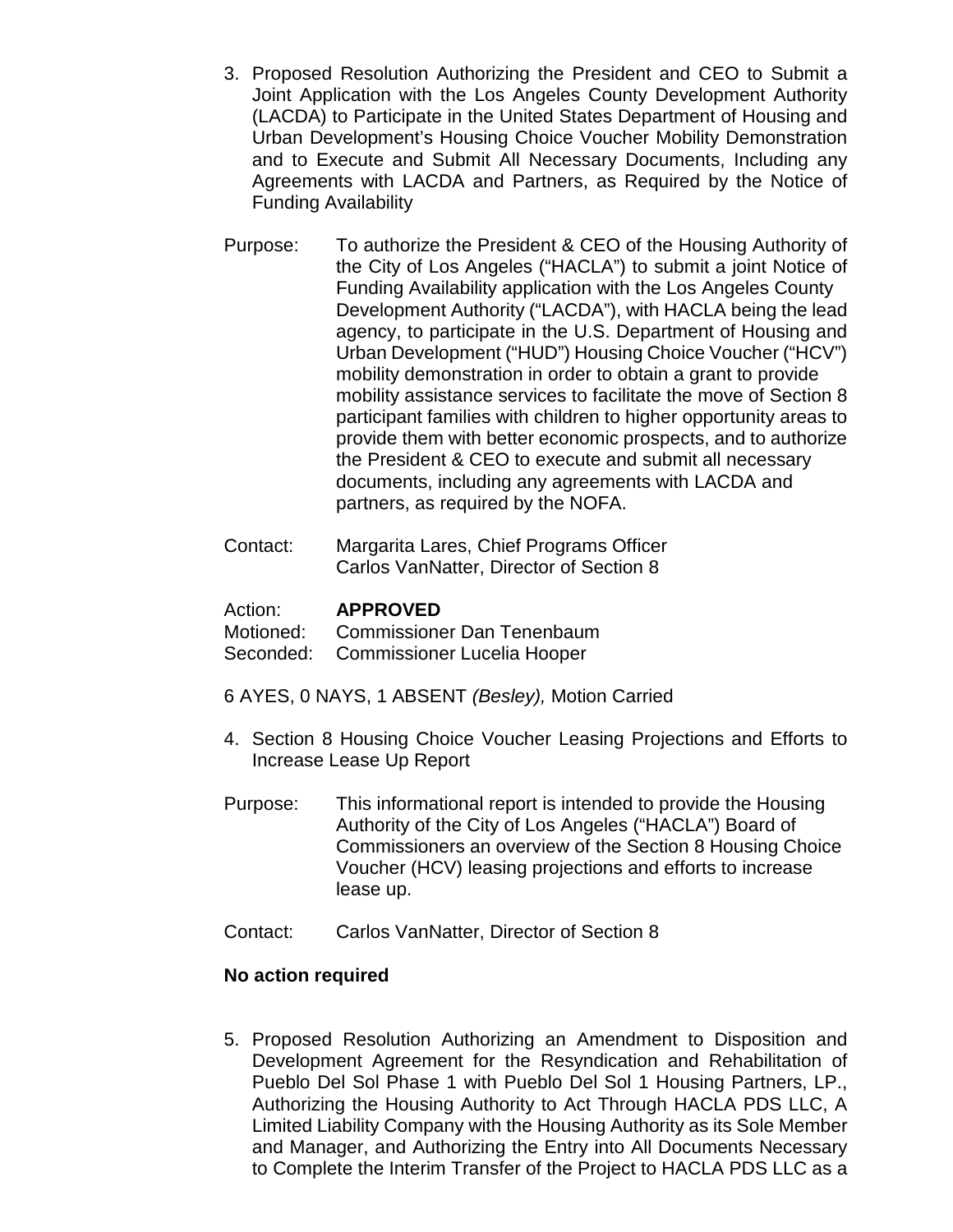Mixed-Finance Project and the Subsequent Sale of the Project by HACLA PDS LLC to Pueblo Del Sol I Housing Partners, L.P. to Implement the RAD Conversion and Financial Closing of the Resyndication and Rehabilitation, and Further Authorizing the Exchange of Certain Substitute Real Property with the Los Angeles Unified School District (LAUSD) in Accordance with California Health and Safety Code Section 34312.3, and the Undertaking of Related Actions, in the Event the Housing Authority is Unable to Timely Exchange Portions of Real Property Identified in a Land Swap Exchange with LAUSD Pursuant to the Terms of an Amendment to that Certain May 2005 Mendez Center Ground Lease with LAUSD, as Necessary to Ensure the Timely and Successful Resyndication of Pueblo Del Sol Phase I

Purpose: To authorize the Housing Authority of the City of Los Angeles (the "Authority" or "HACLA") to enter into an Amendment to the Disposition and Development Agreements ("DDA") with Pueblo Del Sol I Housing Partners, LP (the "PDS Partnership"), to act through HACLA PDS LLC, a California limited liability company of which the Authority is the sole member (the "HACLA LLC" or the "LLC") and authorize entering into any and all conveyance documents for the transfer and distribution of the leasehold interest in the Property and fee interest in the improvements on the Property from AVHP to HACLA LLC (the "Interim Transfer") for tax structuring purposes and authorize the LLC to execute a purchase and sale agreement and grant deed to sell the improvements on the Property to the PDS I Partnership to resyndicate and rehabilitate Pueblo Del Sol I ("PDS-I" or the "Project").

> To authorize the exchange of certain substitute real property with LAUSD and the undertaking of related actions, in the event HACLA is unable to timely convey portions of the real property identified in a land swap exchange with LAUSD pursuant to the terms of an amendment to that certain Mendez Center ground lease agreement with LAUSD dated May 2005 ("Amendment"), as necessary to ensure the timely and successful resyndication of PDS-I.

Contact: Jenny Scanlin, Chief Strategic Development Officer

#### Action: **APPROVED**

Motioned: Commissioner Dan Tenenbaum Seconded: Commissioner Delfino De La Cruz

5 AYES, 0 NAYS, 2 ABSENT *(Besley, Cadena),* Motion Carried

6. Proposed Resolutions Approving the Acquisition of the Following Three Real Property Assets for Appraised Fair Market Values of (1) Parthenia-15230 Parthenia St, North Hills, CA 91343, \$16,400,000, (2) Martel- 1643 N. Martel, Los Angeles, CA 90046, \$4,475,000, and (3) Best Western NOHO- 11135 W Burbank Blvd, Los Angeles, CA 91601, \$21,000,000 Contingent Upon Grant Funding Award from the California Department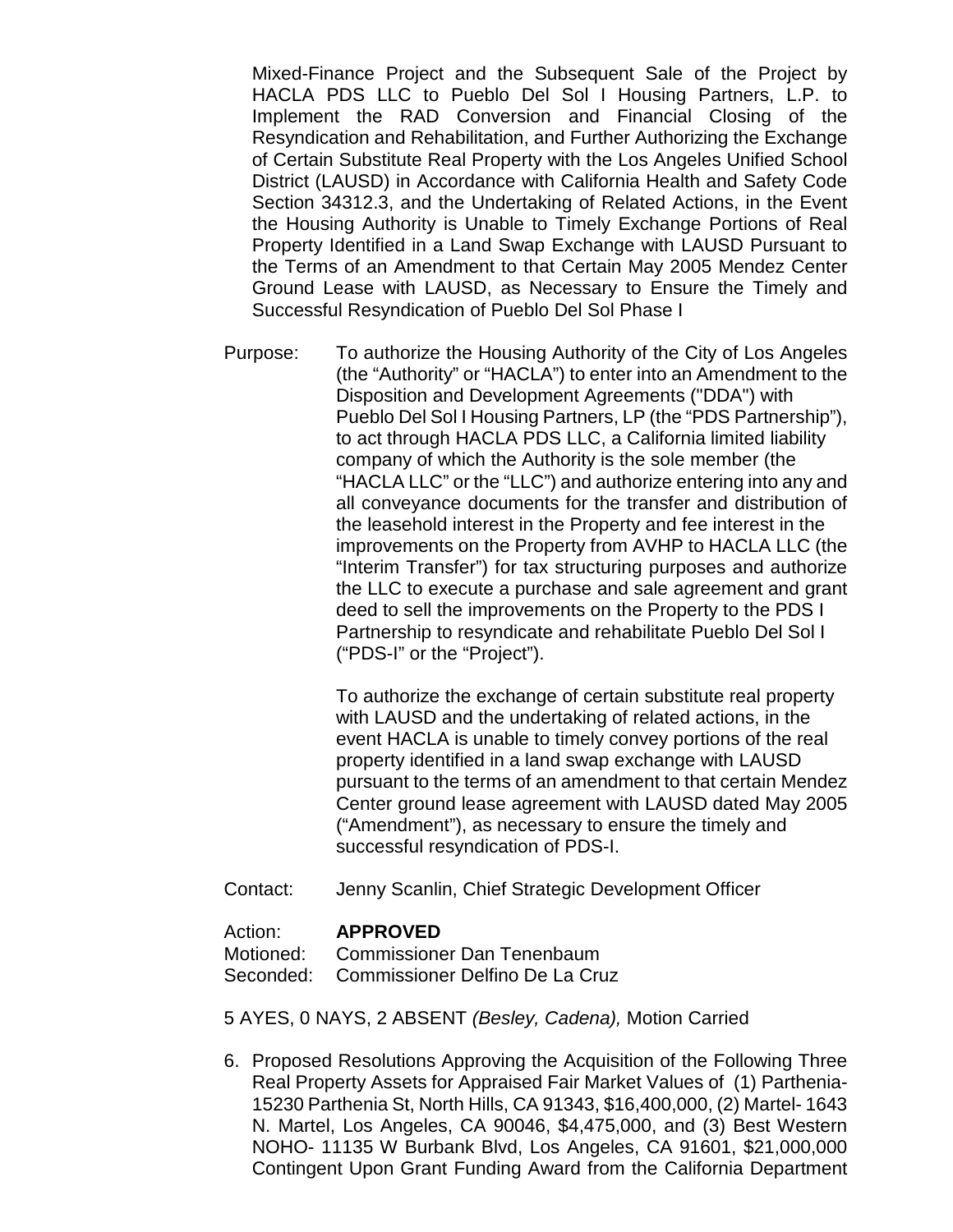of Housing and Community Development (HCD) Homekey Program or an Equivalent Source of Subsidy in the Amount Requested and Authorizing the Execution and Delivery of All Related Documents, Certificates and Agreements Including HCD Standard Agreements and the Undertaking of Various Actions in Connection Therewith

- Purpose: The Housing Authority of the City of Los Angeles ("HACLA" or "Authority") proposes to purchase one (1) motel (Best Western NOHO) and two (2) Multifamily properties (Parthenia and Martel) in response to the State of California ("State") Department of Housing and Community Development's ("HCD") Notice of Funding Availability ("NOFA") for the HomeKey Program. This program was created to help fund, sustain and expand the inventory of housing for people experiencing homelessness or at risk of homelessness and impacted by COVID-19.
- Contact: Jenny Scanlin, Chief Strategic Development Officer

#### Action: **APPROVED**

Motioned: Commissioner Dan Tenenbaum

Seconded: Commissioner Delfino De La Cruz

- 4 AYES, 0 NAYS, 3 ABSENT *(Besley, Cadena, Hooper),* Motion Carried
- 7. Appoint up to Three Commissioners to Serve as Negotiator(s) for the Board of Commissioners for Labor Negotiations with Unrepresented Employee (President and Chief Executive Officer)
- Contact: Ben Besley, Chairperson of the Board of Commissioners
- Action: Commissioners Noramay Cadena, Lucelia Hooper and Ben Besley were appointed to the serve as negotiators for the Board of Commissioners for labor negotiations with the President and CEO, Douglas Guthrie.
- Motioned: Commissioner Dan Tenenbaum
- Seconded: Commissioner Delfino De La Cruz

5 AYES, 0 NAYS, 2 ABSENT *(Besley, Cadena),* Motion Carried

B. Consent Items

Routine business items are assigned to the consent agenda. These items will be approved by the Board in one motion. A Commissioner may request any consent agenda item be removed, discussed or acted upon separately. Items removed from the consent agenda for separate action will be considered in the "Excluded Consent Items" section below.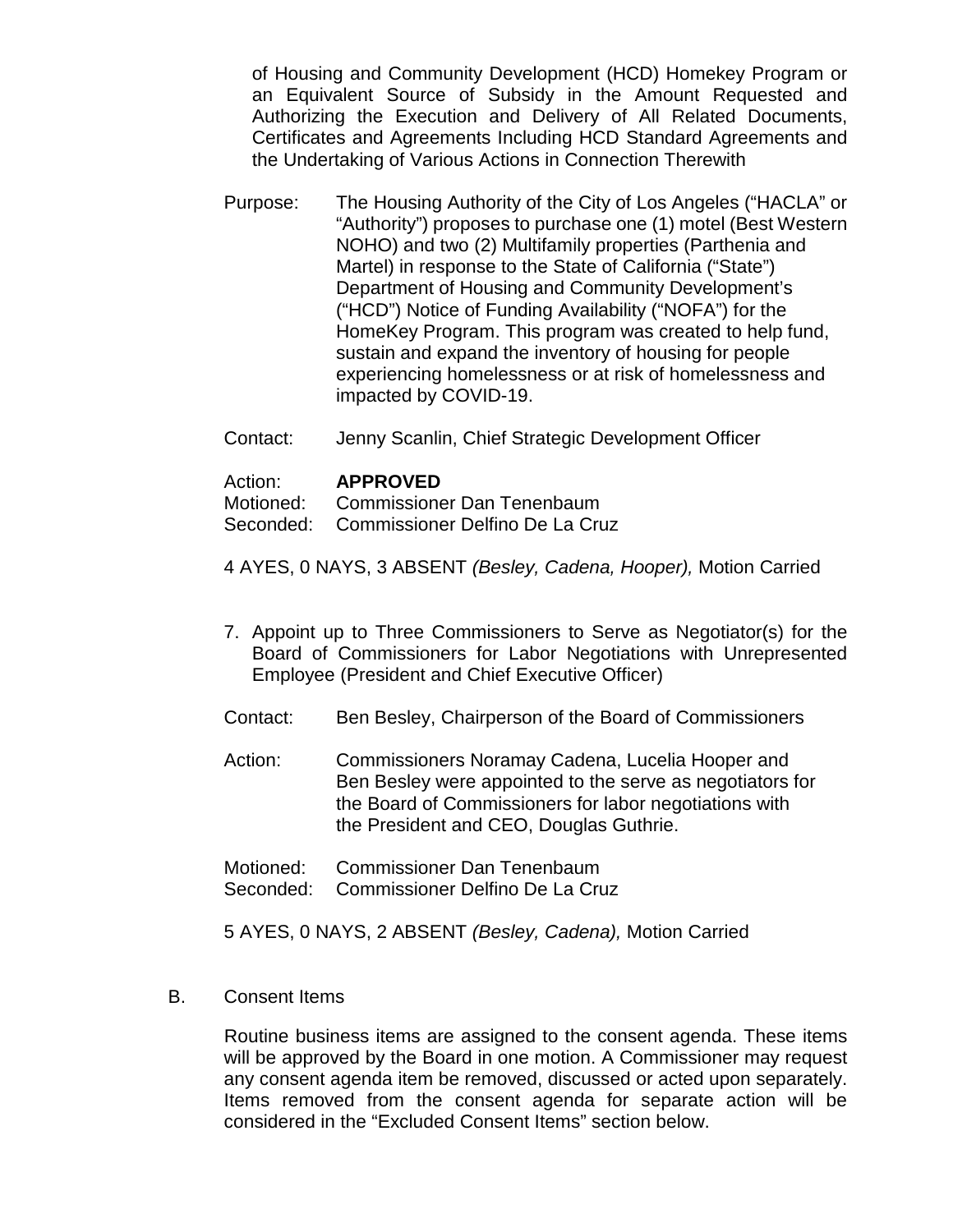- 1. Proposed Resolution Authorizing the President and CEO, or Designee, to Execute a Contract with Best Contracting Services, Inc. for the Re-Roofing of Seven (7) Buildings at the Pueblo Del Rio Public Housing Development Pursuant to Invitation for BID No. HA-2020- 117 for a Total Amount Not-to-Exceed \$521,200
- Purpose: To perform the re-roofing of seven (7) buildings located at the Pueblo Del Rio public housing development due to the poor condition of the existing roofs.
- Contact: Marisela Ocampo, Director of Housing Services

# Action: **APPROVED**

Motioned: Commissioner Dan Tenenbaum

Seconded: Commissioner Delfino De La Cruz

5 AYES, 0 NAYS, 2 ABSENT *(Besley, Cadena),* Motion Carried

- 2. Proposed Resolution Authorizing Dedication of Two Hundred Ten (210) Section 8 Project-Based Vouchers to One (1) Permanent Supportive Housing Proposal Selected Pursuant to Project-Based Voucher ("PBV") Notice of Funding Availability ("NOFA") No. HA-2020-120 and Authorizing the President and CEO, or Designee, to Execute Any and All Contracts/Documents Required for the Program
- Purpose: Authorize dedication of project-based vouchers (PBV) to one permanent supportive housing project (PSH) acquired and to be operated by the Housing Authority in the City of Los Angeles with Project Homekey funding to house homeless or at risk of homeless households who are impacted by COVID-19 and with household incomes at or below 30% of area median income (AMI).
- Contact: Carlos VanNatter, Director of Section 8

Action: **APPROVED**

Motioned: Commissioner Dan Tenenbaum

Seconded: Commissioner Delfino De La Cruz

- 5 AYES, 0 NAYS, 2 ABSENT *(Besley, Cadena),* Motion Carried
- 3. Proposed Resolution Authorizing the President and CEO, or Designee, to Execute a Contract with Resources Environmental, Inc. for the Abatement, Demolition, and Disposal of Six (6) Residential Structures and One (1) Administrative Building at the Rose Hill Courts Public Housing Community Pursuant to Award Under IFB HA-2020- 119-NF for a Total Contract Amount Not to Exceed \$662,000.
- Purpose: To authorize a contract to complete the abatement, demolition and disposal of five (5) two-story residential townhome buildings and one (1) one-story residential building, comprising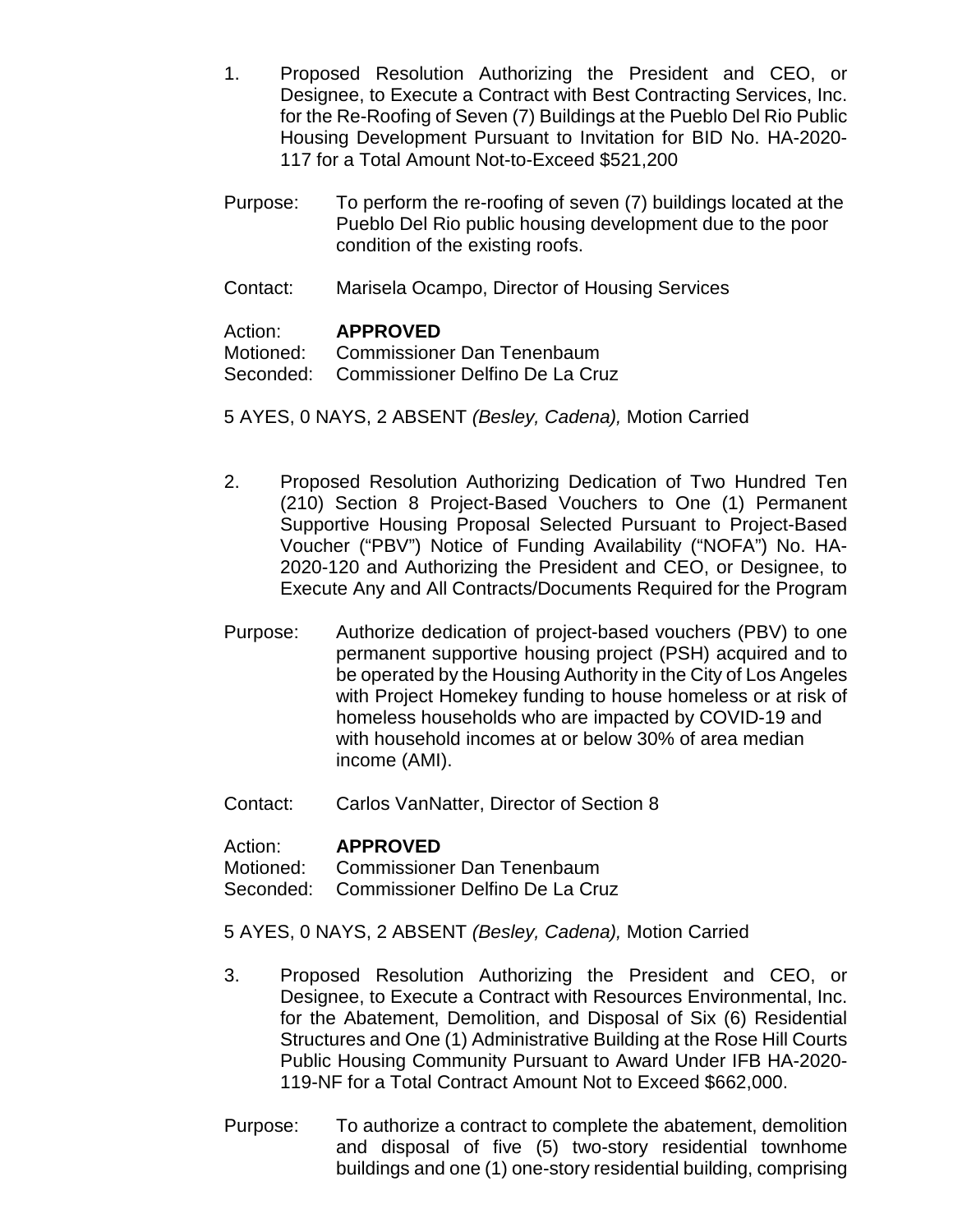a total of six (6) residential structures, containing a total of twenty (20) residential housing units and one (1) administrative building at the Rose Hill Courts public housing community, for a total amount not to exceed Six Hundred Sixty-Two Thousand Dollars (\$662,000.00), pursuant to award under Invitation for Bid ("IFB") HA-2020-119-NF.

Contact: Jenny Scanlin, Chief Strategic Development Officer

#### Action: **APPROVED**

Motioned: Commissioner Dan Tenenbaum Seconded: Commissioner Delfino De La Cruz

### 5 AYES, 0 NAYS, 2 ABSENT *(Besley, Cadena),* Motion Carried

- 4. Proposed Resolution Authorizing the Issuance and Delivery of One or More Series of Multifamily Notes by the Housing Authority of the City of Los Angeles as a Conduit Issuer, Designated as Multifamily Mortgage Revenue Note(s) (Pueblo Del Sol Phase I) Series 2020A in an Aggregate Principal Amount Not to Exceed \$31,700,000, to Provide Financing for the Acquisition, Rehabilitation, Construction and Equipping of Pueblo Del Sol Phase I and Approving and Authorizing the Execution and Delivery of Related Documents and Agreements and Taking any Necessary Related Actions Including the Execution of Amendatory Documents Thereto
- Purpose: To provide authorization to take all actions necessary to effectuate the issuance of tax-exempt multifamily conduit revenue notes ("Notes") by the Housing Authority of the City of Los Angeles ("Authority" or "HACLA") in an amount not to exceed \$31,700,000 for Pueblo Del Sol Phase I ("PDS-I" or the "Project"). The California Debt Limit Allocation Committee ("CDLAC") designated October 27, 2020, as the debt issuance deadline for PDS-I.

The issuance of Notes makes low interest rate financing available for the resyndication and rehabilitation of PDS-I. The Authority is authorized to use its taxexempt borrowing status to pass on lower interest rate financing to developers of affordable housing. For PDS-I, the Authority will serve in the capacity of a conduit issuer of private activity bonds or notes, thus the Authority will not be the obligor of the debt. The obligors of the debt will be the owners and/or operators of the Projects.

Contact: Jenny Scanlin, Chief Strategic Development Officer

#### Action: **APPROVED**

Motioned: Commissioner Dan Tenenbaum Seconded: Commissioner Delfino De La Cruz

5 AYES, 0 NAYS, 2 ABSENT *(Besley, Cadena),* Motion Carried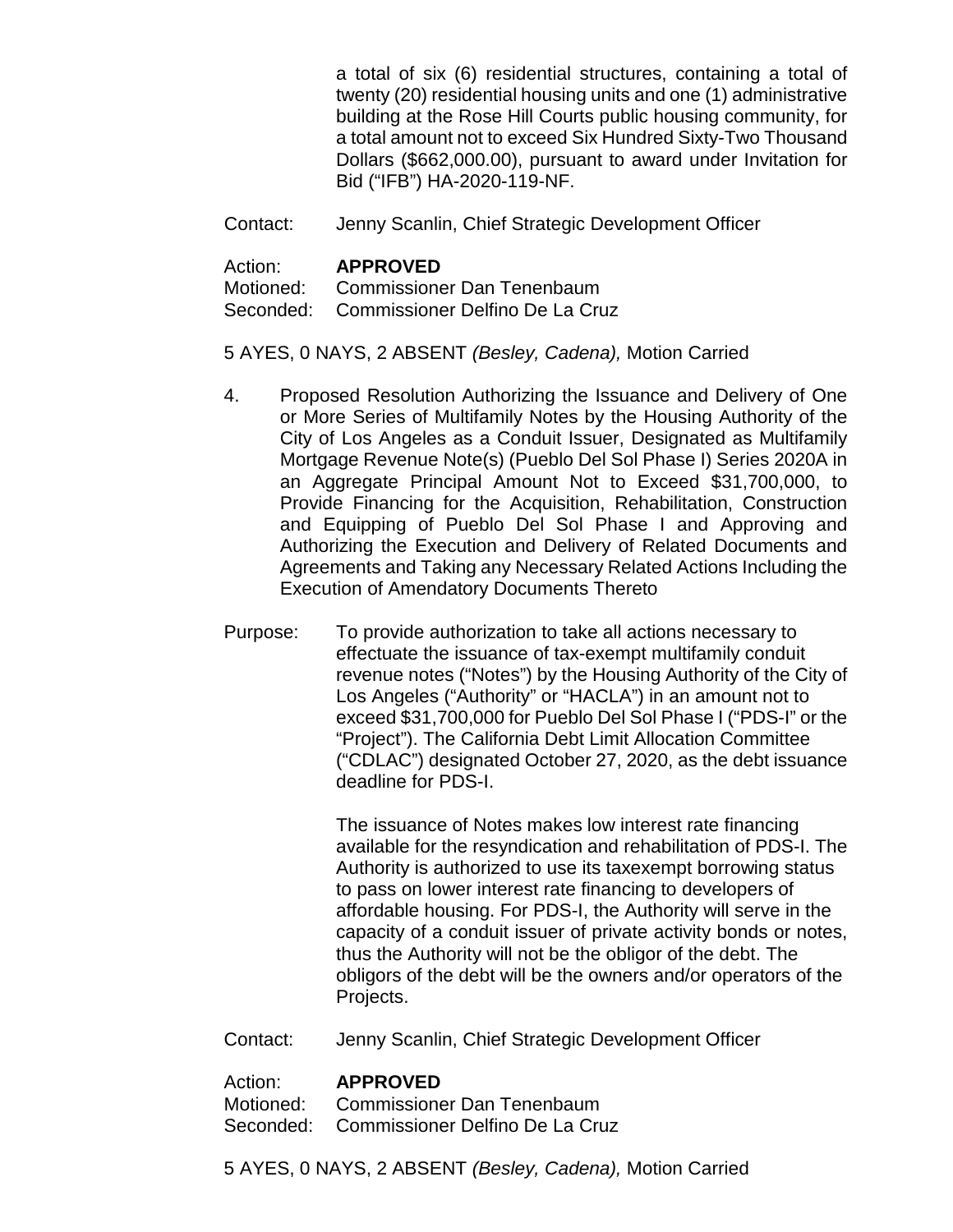- 5. Proposed Resolution Authorizing the President and CEO, or Designee, to Execute a Third Amendment to Contract HA-2019-123- NF with EJP Consulting Group, LLC to Add \$162,680 in Funding for a Total Contract Amount Not to Exceed \$412,680 for Consulting Services to Assist in Establishing the Planning and Administrative Documents, Structure, Reporting and Tools Necessary to Successfully Implement the \$35 Million Watts Rising Choice Neighborhood Grant Award Issued by the U.S. Department of Housing and Urban Development
- Purpose: To authorize additional funding for the contract with EJP Consulting LLC, a firm uniquely expert in the initial planning, establishment and implementation of Choice Neighborhoods Implementation Grants ("CNI") to assist the Housing Authority of the City of Los Angeles (the "Authority") to establish its programmatic systems, documents and initial reporting necessary to meet the metrics and requirements in Year 1 of the Watts Rising CNI grant awarded to the Authority in April of this year.
- Contact: Jenny Scanlin, Chief Strategic Development Officer

### Action: **APPROVED**

Motioned: Commissioner Dan Tenenbaum

Seconded: Commissioner Delfino De La Cruz

5 AYES, 0 NAYS, 2 ABSENT *(Besley, Cadena),* Motion Carried

6. Vision Plan Update: 1st & 2nd Quarter 2020 Data Visualization

#### **Receive and File**

Contact: Jenny Scanlin, Chief Strategic Development Officer

Action: **APPROVED** Motioned: Commissioner Dan Tenenbaum Seconded: Commissioner Delfino De La Cruz

5 AYES, 0 NAYS, 2 ABSENT *(Besley, Cadena),* Motion Carried

- C. Excluded Consent Agenda Items
- D. Agenda Items for Future Board of Commissioner Meetings

Commissioners may direct staff to add agenda items for future Board meetings.